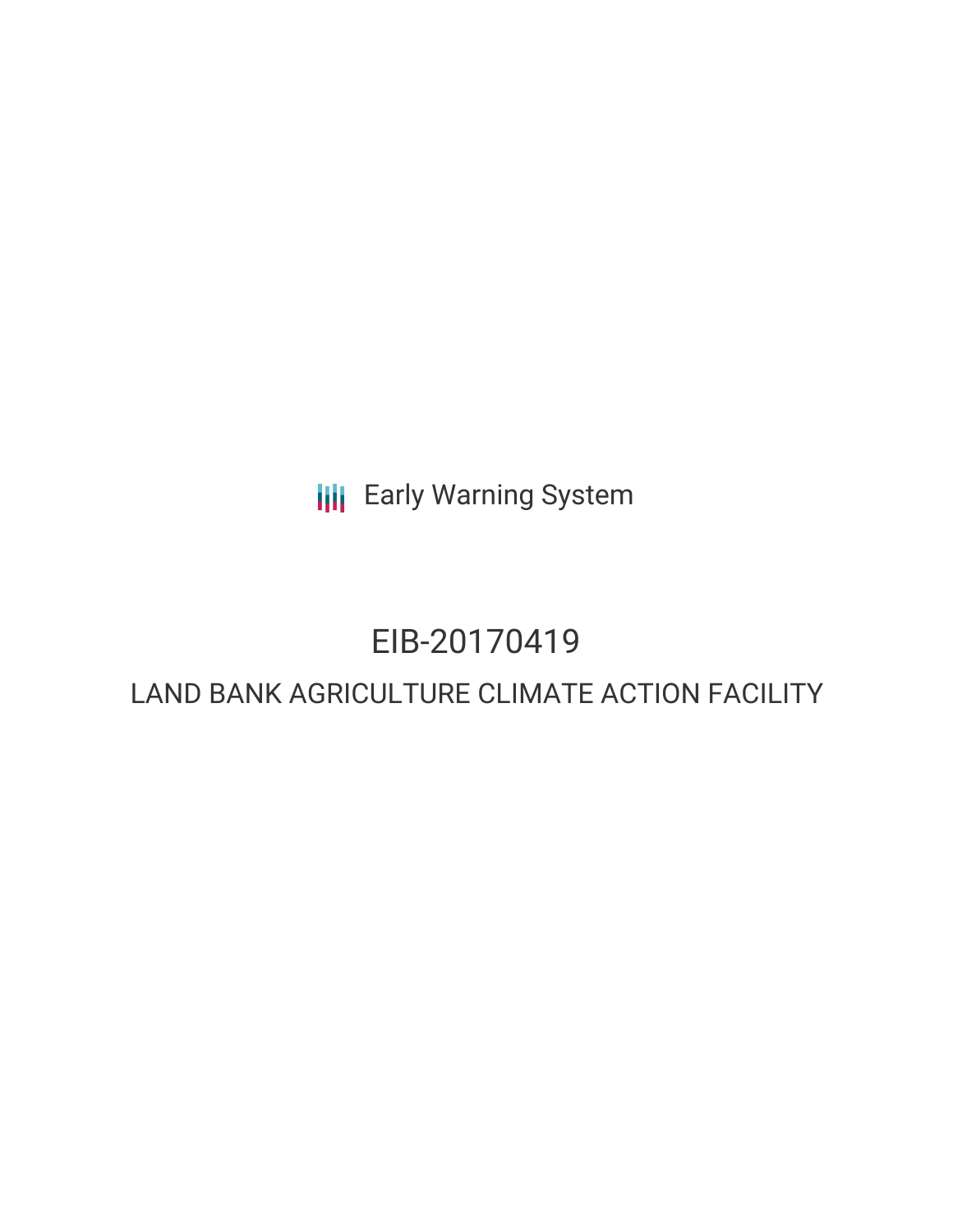

#### **Quick Facts**

| <b>Countries</b>               | South Africa                   |
|--------------------------------|--------------------------------|
| <b>Financial Institutions</b>  | European Investment Bank (EIB) |
| <b>Status</b>                  | Proposed                       |
| <b>Bank Risk Rating</b>        | U                              |
| <b>Sectors</b>                 | Finance                        |
| <b>Investment Amount (USD)</b> | $$57.02$ million               |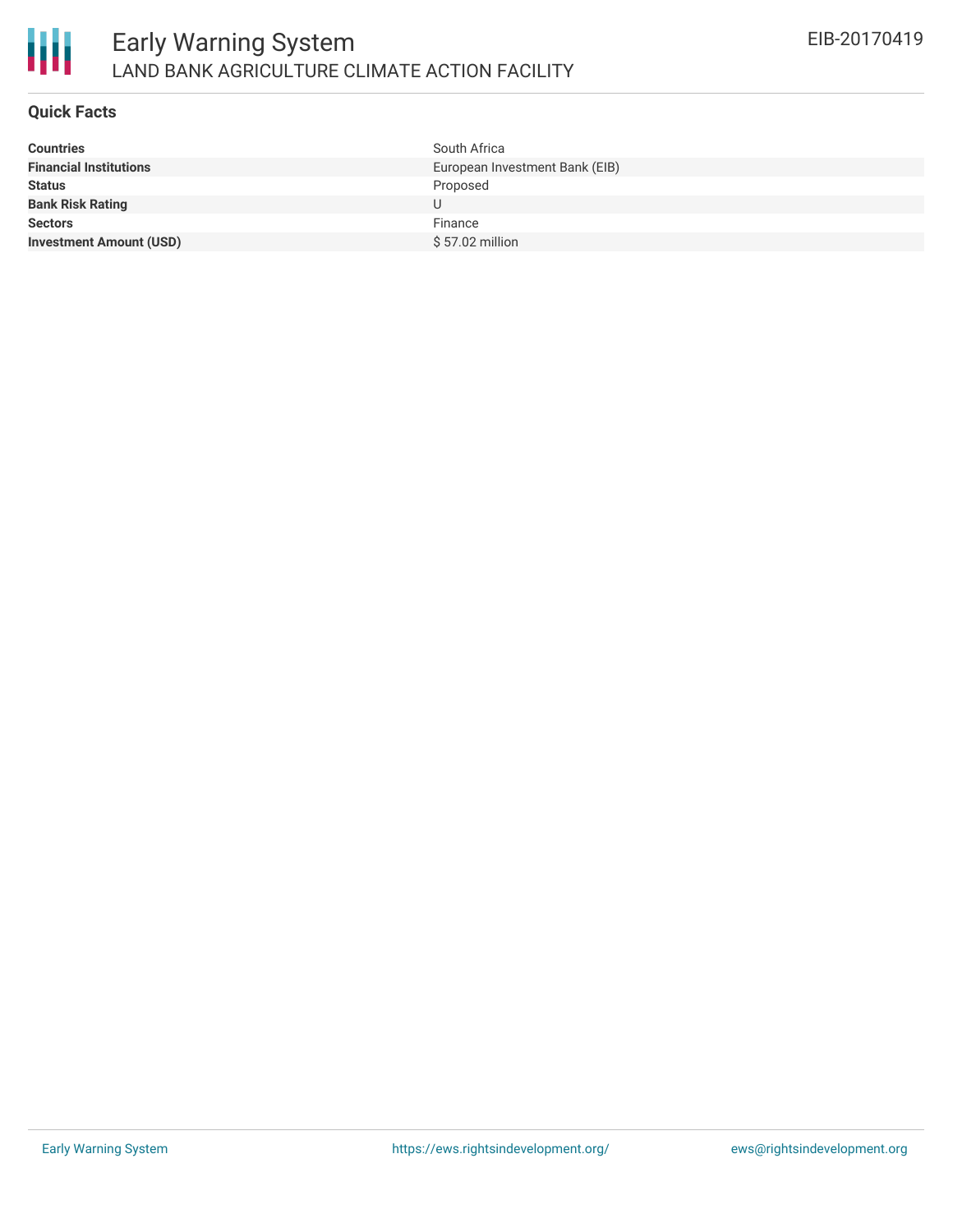

## **Project Description**

EIB facility to Land Bank for on-lending to agriculture projects in South Africa. The objective is to finance projects carried out by small and medium-sized enterprises and other final beneficiaries. Some of the projects will contribute to Climate Action objectives.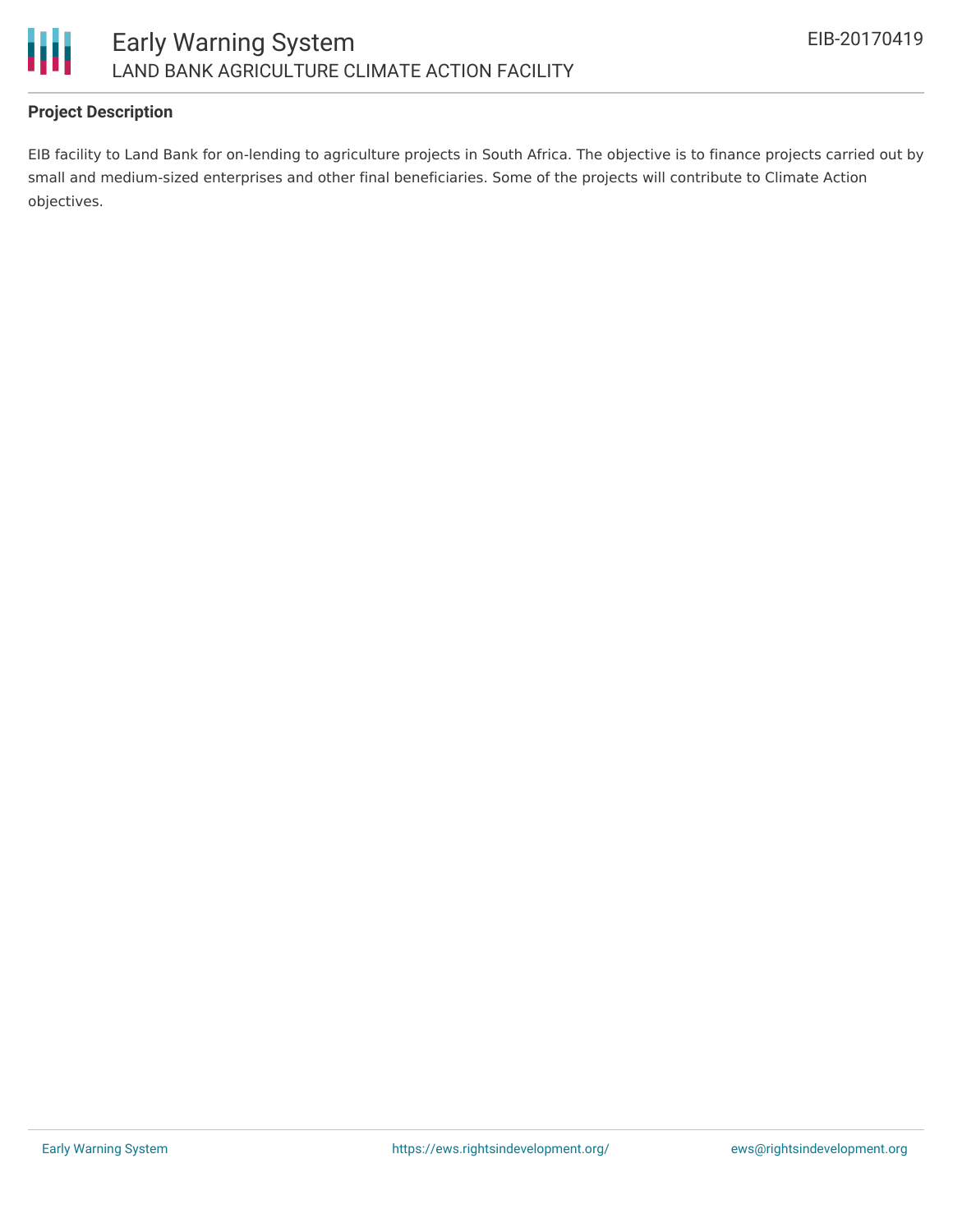

### **Investment Description**

European Investment Bank (EIB)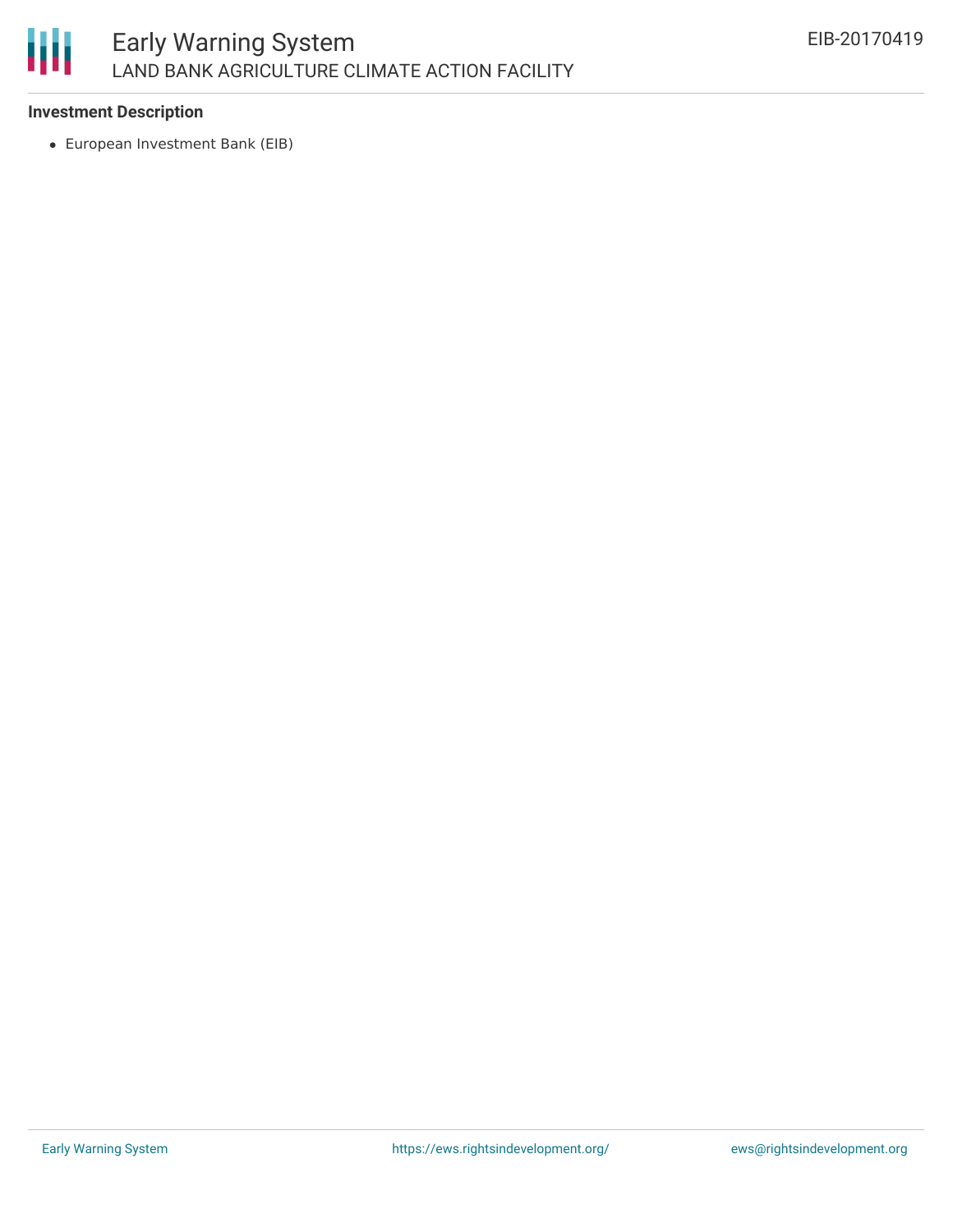### **Contact Information**

#### ACCOUNTABILITY MECHANISM OF EIB

The EIB Complaints Mechanism is designed to facilitate and handle complaints against the EIB by individuals, organizations or corporations affected by EIB activities. When exercising the right to lodge a complaint against the EIB, any member of the public has access to a two-tier procedure, one internal - the Complaints Mechanism Office - and one external - the European Ombudsman. A complaint can be lodged via a written communication addressed to the Secretary General of the EIB, via email to the dedicated email address complaints@eib.org, by completing the online complaint form available at the following address: http://www.eib.org/complaints/form, via fax or delivered directly to the EIB Complaints Mechanism Division, any EIB local representation office or any EIB staff. For further details, check: http://www.eib.org/attachments/strategies/complaints\_mechanism\_policy\_en.pdf

When dissatisfied with a complaint to the EIB Complaints Mechanism, citizens can then turn towards the European Ombudsman. A memorandum of Understanding has been signed between the EIB and the European Ombudsman establishes that citizens (even outside of the EU if the Ombudsman finds their complaint justified) can turn towards the Ombudsman on issues related to 'maladministration' by the EIB. Note that before going to the Ombudsman, an attempt must be made to resolve the case by contacting the EIB. In addition, the complaint must be made within two years of the date when the facts on which your complaint is based became known to you. You can write to the Ombudsman in any of the languages of the European Union. Additional details, including filing requirements and complaint forms, are available at: http://www.ombudsman.europa.eu/atyourservice/interactiveguide.faces